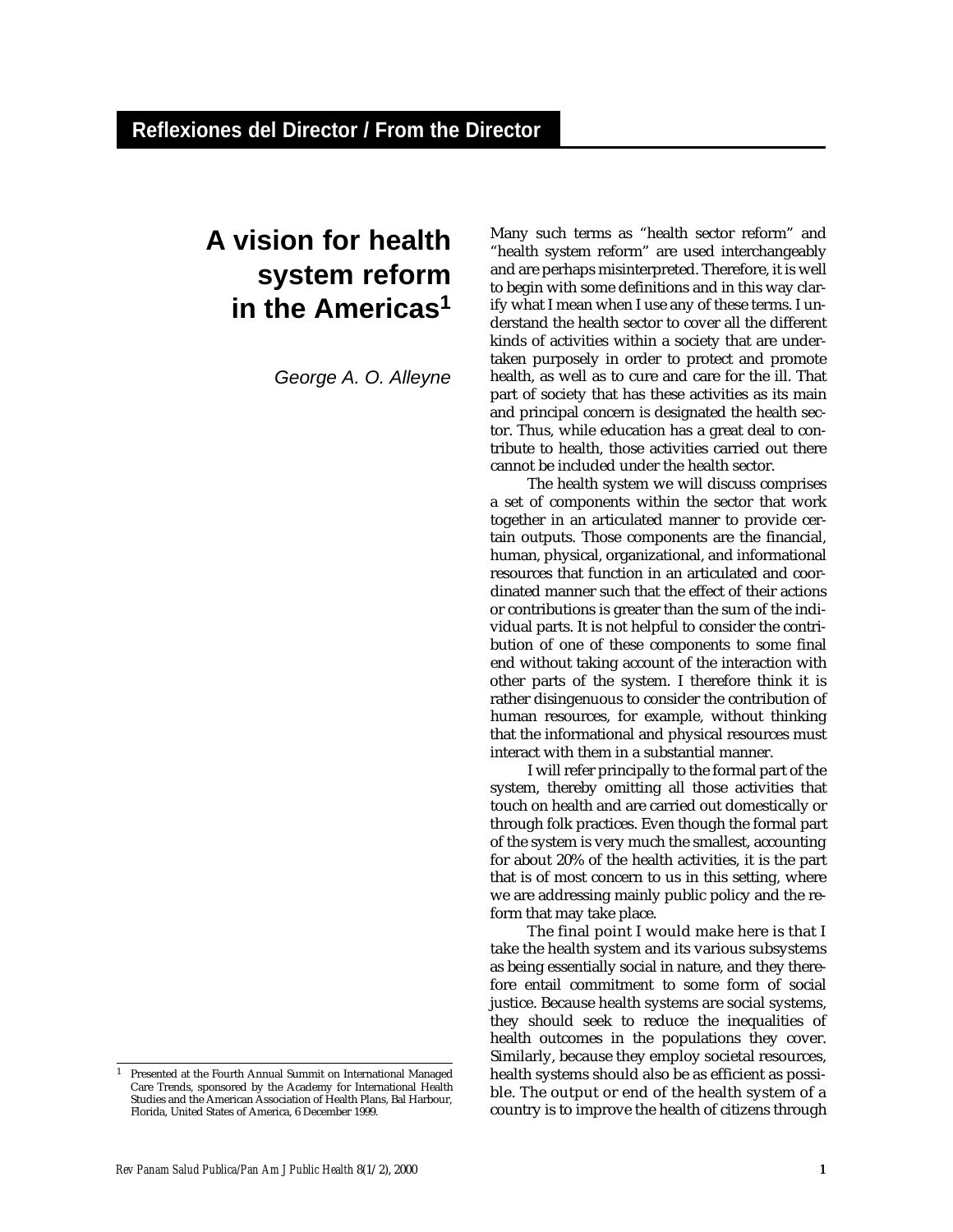promotion of health, prevention of illness, cure, care, and rehabilitation

As we consider the future of health systems and how they should be reformed, we must understand that they have never and will never exist in a vacuum. They are a product of the culture, geography, and history of a people. There is a limit to how much one system that has different cultural roots can be grafted onto another and be expected to flourish and be successful. I will focus mainly on Latin America and the Caribbean, and I will begin by mentioning the differences imposed by size and geography as shown in the island states of the Caribbean. The types of decentralized systems that derive from size of territory and the traditions of a federalist State cannot be sustained in the Caribbean exactly as they appear elsewhere. Similarly, the cultural orientation to British systems makes it difficult to embrace systems that derive from the different form of social organization and individualism that characterizes the North American society.

The health systems of Latin America in general include hybrid versions of the Bismarckian model, in which the social security system counts on funds from the employer and the employee, and is also supplemented with public funds to varying degrees. In addition, there are parallel private systems and systems operated by ministries of health. A remarkable feature is the segmentation of the financing and provision of health services, with the three dominant players being the ministry of health, social security, and the private sector, in terms of both financing and care. This fragmentation represents a major challenge, and to some degree inhibits the systems from discharging in the most efficient manner possible the two goals that seem to confront all systems. The first of these goals has two elements: 1) equity, in that all citizens should have access to some basic minimum of health care through the health services, and 2) that the payment for protection against being socially and economically devastated by illness should not be based on individual risk and economic competence. The other major goal is the need for cost control in absolute terms, as well as in relation to providing quality services at minimum cost.

Improvement in health status is commonly seen as a consequence of development. The perception that the population was not participating fully in national development perhaps led the presidents and heads of state at the Summit of the Americas in Miami in 1994 to include among their principles the following:

Because this marginalization was evident in health, they adopted the Resolution on Equitable Access to Basic Health Services, and they charged the Pan American Health Organization (PAHO) with monitoring the necessary process of reforming health systems.

As a part of that monitoring process it was necessary to examine some of the challenges that face the systems. The most obvious is that of coverage by the services. It has been estimated, and I have cited these figures, that 25% of the population of Latin America and the Caribbean lack basic health services. But it is really very difficult to establish precise figures for coverage by the services, because it depends very much on the indicator used and the type of services. I have adopted a division of the services into those that are supply driven and those that are demand driven. In general, the supply-driven services are those that tend to have the highest positive externalities. Thus the Region of the Americas has achieved immunization coverage rates of over 90% for the basic vaccines of the Expanded Program on Immunization, and there is every expectation that the same will occur for the newer vaccines, such as those against hepatitis and meningitis. To a smaller degree, there has been a marked increase in coverage of water supply both to the urban and rural areas. The possibility of dealing with the problem of tuberculosis is heightened because once diagnosed the treatment is supply driven. The degree of inequality is reduced or low with these services.

It is with the personal care services, which are demand driven, that we perceive the great inequalities. The results are shown in health outcomes. The care for patients with chronic diseases that need to be diagnosed, treated, and followed up carefully is remarkably uneven and shows many inequalities in terms of outcome. Only about 60% of eligible women use family planning services. Maternal and infant mortality rates are higher among marginalized groups, including the poor, rural inhabitants, and indigenous populations. Whenever the studies have been done, mortality and morbidity from a wide range of causes are higher among indigenous populations, who suffer from the combination of ethnicity, geographical isolation, poverty, and lack of political influence. Although it is impossible to be precise, direct observation tells us that there are very large numbers of persons without access to basic services.

Cost is another challenge. The cost of health care services is rising steadily in Latin America and the Caribbean. The percentage of gross domestic product spent on health was 5.8% in 1980, 6.9% in 1990, and 7.3% in 1995. The concern is heightened because the same trend has been observed in in-

*It is politically intolerable and morally unacceptable that some segments of our population are marginalized and do not share fully the benefits of growth.*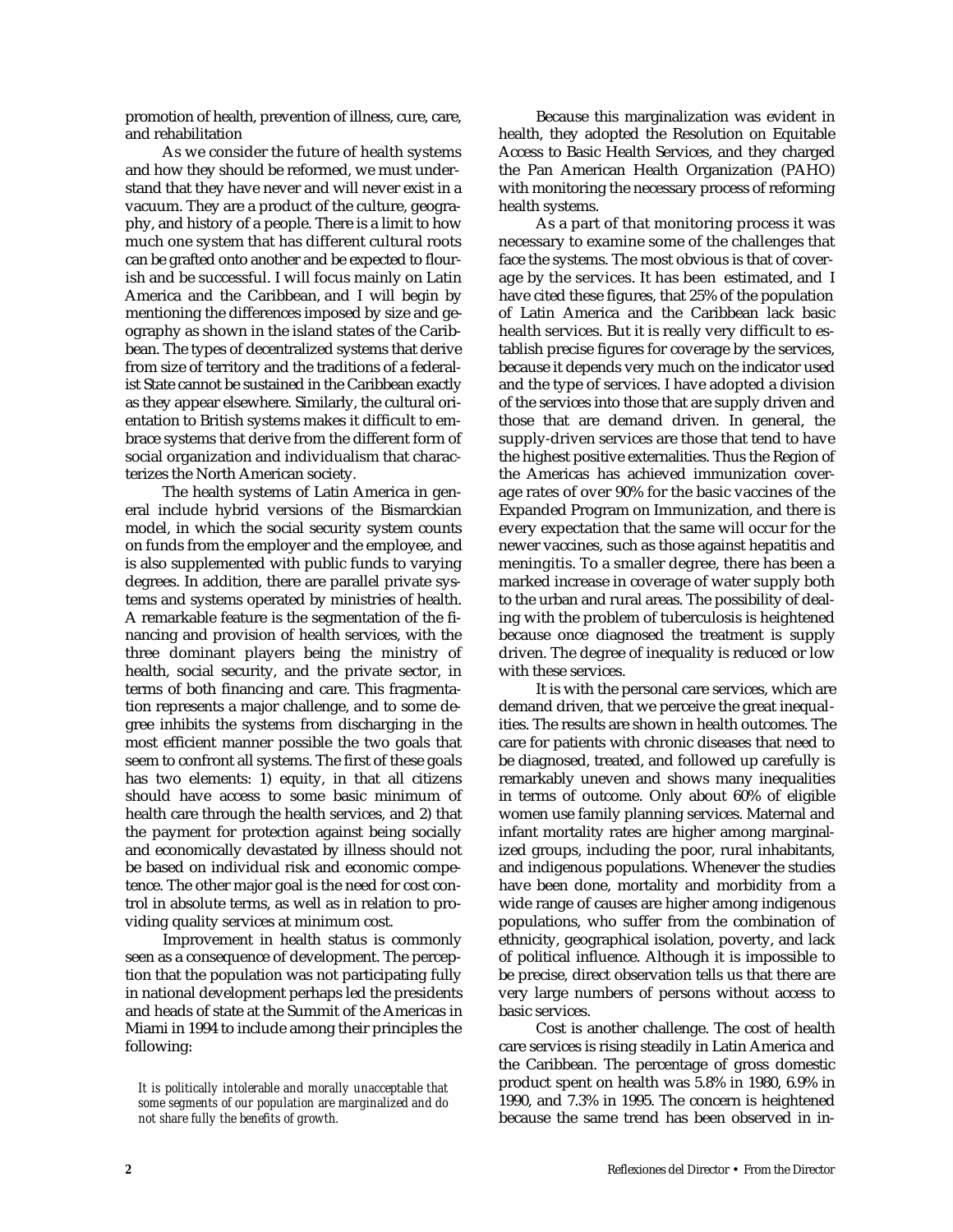dustrialized countries, and no one wishes to contemplate the specter of having 15% of the gross domestic product expended on health, as occurs in the United States of America. Although I have argued elsewhere that there is no ideal level for health expenditure, the reality is that there are opportunity costs of such expenditure. Given the tenuous connection between expenditure in personal care services and health outcomes, the upward trend must be a cause for concern.

Debates about health expenditure usually include consideration of which aspects of health care should be considered as essential public goods and therefore financed by the State, and which are private goods and therefore the concern and responsibility of individuals. This debate is compounded by the fact that the 200 million persons living in poverty in the Americas face the greatest strain in acquiring these private goods.

The absolute expenditure on health, as well as its distribution, naturally varies among the countries. As an example, the percentage of the health expenditure coming from private sources is 73% in El Salvador and 22% in Uruguay and Panama. The weighted average is 59.5% for Latin America and the Caribbean. A remarkable feature is the percentage of private expenditure in the poorest countries. In Haiti, for example, 63% of health expenditure is private. Approximately two-thirds of the private expenditure is in the forms of direct payment to providers for goods and services. Another remarkable feature of the systems is the growth of that portion of private expenditure going for health insurance. Our estimates are that at last 15% of the population is affiliated with private insurance systems, and that figure continues to grow. The cause of this growth may be dissatisfaction with social security and other parts of the public sector, an increase in disposable income as the economic situation improved during the past decade, or aggressive promotion by the agencies that offer private insurance.

The expenditure in social health insurance is divided between public traditional social security schemes and private programs. Typical of the large private social insurance schemes is the one in Chile. However, the public institutions administer more than 90% of all the insurance, and we estimate that this represents close to US\$ 120 billion. The potential of this in the context of reform is enormous. But we should note that the coverage by social security varies. In the Dominican Republic only 7% of the population is covered. As a general rule, where there are higher levels of health spending by social security systems, the health coverage is higher.

The proximity to the United States increases the concern for the rise in costs and the possibility of containing them. Because of the permeability of the images and values of the North, as well as the changing demographic situation of Latin America and the Caribbean, these countries are beginning to experience what medical ethicist Daniel Callahan has described as the "triple dynamic of aging, technological progress, and public demand." More than anything else, this combination has been responsible for the rise in health costs in the United States. The costs of health care at the older extreme of life are higher, and we are constantly being reminded of this as we note the steady graying of the population in Latin America and the Caribbean. The percentage of persons over the age of 60 is already higher in Uruguay than in the United States. But it is the technological imperative driving us to make medicine regard death as a failure that has been a major factor in increasing costs. It will be almost impossible to contain costs if the system gives priority to individual demands rather than needs and fails to recognize that the efforts to satisfy the sum of the individual demands may do damage to the collective good. As Callahan argues, there is only a remote possibility that there will be some magical increase in the efficiency of the systems that will lead to a sustained reduction in the rate of increase of costs. There first must be a major cultural change.

Even in those countries with very low health expenditures, it is now fashionable to examine the increases in health costs with great care. The focus is not so much on the absolute increase in expenditure but on the composition and the ends to which it is put. It is now common to have countries insisting on expenditure for the genuine public goods and emphasizing prevention and promotion, not as cheap alternatives to personal care services but as complements to them.

The final major challenge is related to the role of the State in the provision of health services. What parts of health care should come under the jurisdiction of the State in expressing the collective will of the people, and what should be bartered in the market or be the spoils of a reward system that gives primacy to individual accumulation of various assets? The tendency in Latin America and the Caribbean in the early part of the decade of the nineties was to follow the doctrine of the State retreating to a minimalist position and leaving many areas, such as some aspects of health, to the market. However, there has been considerable rethinking of this position, partly because it is being recognized that the expression "free market" is perhaps oxymoronic, at least in the area of health. There must be another, visible hand of government that regulates the nature of the transactions in the market, which is rarely if ever free. In addition, everyone now agrees that a small State that is more efficient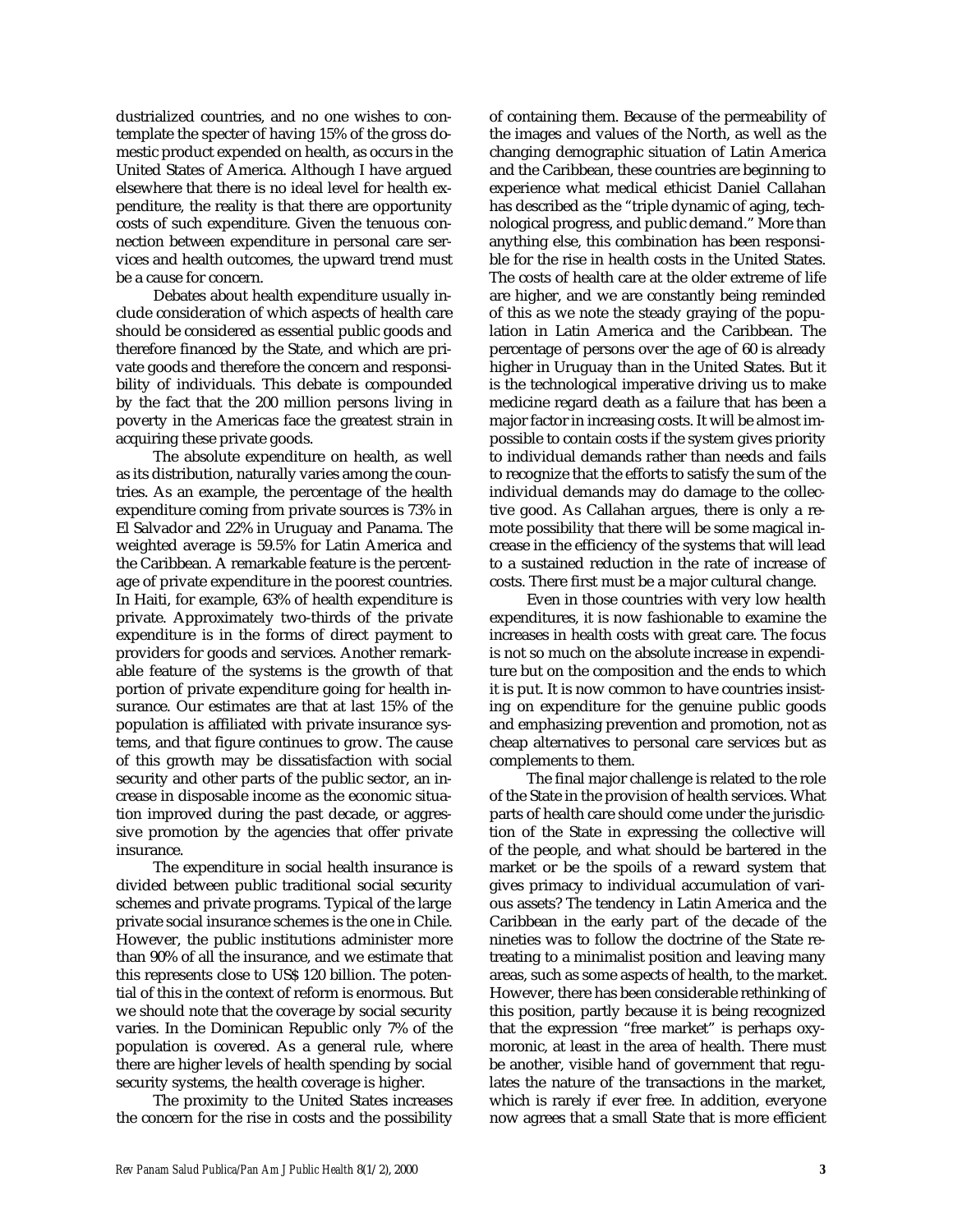and focused on a regulatory rather than an allembracing executing role is perhaps the best for society.

On the basis of those challenges it is possible to outline what might be the future directions of health systems reform in Latin America. The first inescapable need is to monitor the actual situation. If reform of the health system has as one of its goals the improvement of health outcomes, then we must have the means of monitoring those outcomes. The Pan American Health Organization is devoting considerable effort towards having countries on a regular basis collect certain core data on health and related matters and analyze them as the precursor for providing the information for decisions about resource allocation. It is not enough to have national averages. Increasingly, we pay attention to the distribution of various health indicators, since knowledge of distribution makes it possible to target those areas or groups that are most in need. The search for equity as a goal of the health services cannot be realized without data on the distribution of health status and health services.

There is general agreement on the essential features of the reform that needs to take place. I say essential features because the details and the sequence of actions will depend very much on the local situation. The major purpose of reform will be to have the system achieve the goals I have already outlined, that is, equity and social protection, as well as cost control.

I foresee the countries continuing to focus on three major areas: 1) organizing the provision of services, 2) financing, and 3) executing a steering or regulatory role. In collaboration with the U.S. Agency for International Development, PAHO has mounted a major exercise in accordance with the mandate given to us by the 1994 Summit of the Americas to monitor the reform process. The data we have collected from all the countries that are engaged in reform show that their activities are concentrated in three main areas. The division of responsibility for the discharge of functions that pertain to these areas presents one of the greatest challenges. At present, we find in many countries that the three major actors—the ministry of health, social security, and the private sector—are unfortunately involved in all three roles.

In terms of provision of services we see many actors that come from the private sector, the public sector, and the third sector. We do not see this trend as necessarily harmful. In Costa Rica, for example, the provision of services falls mainly to the public and private sectors. And within the public sector, Social Security is the entity chiefly responsible for providing services. In Guatemala the public provision is in the hands of Social Security, the Ministry of Health, and a large number of nongovernmental organizations. The critical issue is to ensure that there is efficiency of production by these actors, with that efficiency in some instances being achieved by competition among the actors for provision of services and adequate supervision.

I see as ideal the development of a single insurer and a single pool of funds for public expenditure that may come from the national resources, as well as social security. The availability of a single source of financing will permit the more equitable reallocation of funds. In this ideal situation, the single public insurer will be in a position to contract with a range of private and public providers of care and to use competition to secure the best possible services.

The success of this depends in large measure on the ability of the State to supply the funds necessary to ensure that there is indeed care for all. I do not discard the possibility or need for there also to be a private insurer that will be in a position to contract for services from the most efficient providers. I do not envisage, however, that we will see in the near future, if ever, a single insurer that incorporates private as well as public funding, pools the risks, and then regulates the delivery of services to ensure universal coverage through a varied set of providers.

*"The major purpose of reform will be to have the system achieve equity and social protection, as well as cost control."*

Decentralization, especially in larger countries, will be the norm, and funding from the national resources of the ministry of health or social security will be allocated for management at the local level. These funds may or may not be complemented by funds generated locally. This has been the basis of the reform of the system in Brazil, which, in addition to decentralization, has emphasized popular participation in the design of services. I note that the incoming Government of Argentina included in its election manifesto the notion of health as a right and promised public insurance that would be decentralized and permit universal and equitable coverage for the entire population.

I see health system reform ensuring a removal of the segmentation that exists in most countries, with the ministry of health, social security, and the private sector duplicating efforts, especially in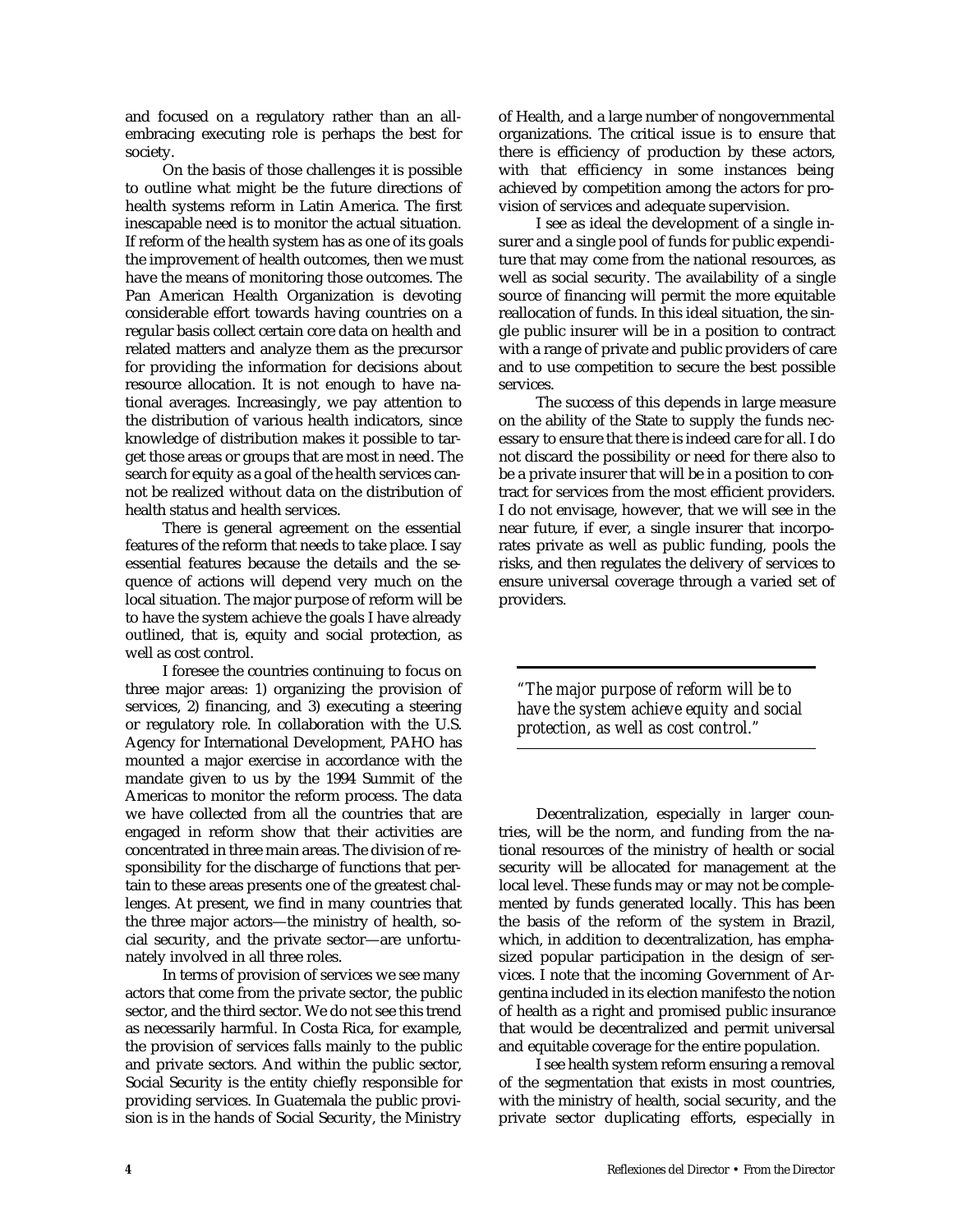terms of providing and financing services. The ministry will retain and be the sole agent responsible for the regulatory function. Financing, at least of public services, will be the prime responsibility of a new social insurance system that sees solidarity as not being restricted to its membership.

The reformed health systems will have to address the issue of restraining health care cost increases. This will require a combination of such steps as raising the productivity of the existing services, improved management of human resources, better monitoring of care patterns, wider use of treatment guidelines, restraining the indiscriminate use of technology, and rationalizing the use of pharmaceuticals.

The reform of the health system must address the dominant patterns of morbidity and mortality and the changes taking place in Latin America. The chronic diseases are assuming greater importance even while we continue to struggle with malaria, dengue, and tuberculosis. There were an estimated one million cases of malaria and about one quarter of a million cases of tuberculosis in 1998. Epidemics of dengue still occur and bring with them dengue hemorrhagic fever. HIV/AIDS is very much with us, and the countries of the Caribbean show some of the highest prevalence rates in the world. Tobaccorelated illnesses kill almost 400 people daily. I am convinced that the approach to dealing with many of these problems must be based on the proper use of information for change of behavior. Unfortunately, most traditional health professionals are poorly equipped to use this instrument.

However, the major aspect of reform that requires the most attention and is still relatively underappreciated is the regulatory or steering role. That is basically a function of the State and must be performed by the ministry of health. The essence of this steering role is to ensure—rather than provide—universally available services. This implies setting norms of care to ensure quality and devising the basic portfolio of benefits that must be guaranteed to all the population as one fundamental of universal coverage. It also implies establishing policies for the management of the human resources that are needed, as well as the very critical responsibility of discharging the essential public health functions that are related to the population as a whole. Many ministries of health are just coming to grips with their own need for restructuring to ensure the discharge of this regulatory role.

PAHO is currently engaged in a major effort to examine the extent to which these essential public health functions are being discharged in Latin America. There will undoubtedly be some variation, but I have been attracted to those set out in the United States five years ago by the U.S. Department of Health and Human Services. These included: prevention of epidemics and spread of disease, protection from environmental risks, promotion of healthy behaviors, response to disasters and assistance to recovering communities, and assuring the quality and accessibility of health services. I would ask you to note the last function. The State should assure the quality and accessibility of health services, and I would add that they should be available to all.

I can envisage managed care playing an increased role in the reformed health systems. Managed care is a reality, especially in such large countries as Brazil, and is restricted to the private sector. Several managed care organizations here in the United States are said to be eyeing the large quantities of funds now being handled by social security administrations, or that will be handled if countries move towards a single public insurer. The interest,

*"The major aspect of reform that requires the most attention and is still relatively underappreciated is the regulatory or steering role."*

of course, comes mainly from the for-profit managed care organizations.

Many of you will have read the articles recently published in the *New England Journal of Medi*  cine that claim that managed care is already firmly entrenched in Latin America. These articles point out the opportunities for financial gain and the fact that managed care has not encountered the widespread negative image that prevails here in the United States. The possibilities are there, but I noted the final phrase of the editorial, which qualified the export as "a new corporate imperialism." The major factors that will determine growth of this approach will be the regulatory and political aspects. Perhaps the most important of these will be the facility given to employers and employees to opt out of the staterun social security system. Another key factor will be the capacity of companies based in the United States to establish commercial linkages with Latin American counterparts.

I am more sanguine about the spread of some of the tools of managed care than about the possibility of massive incursion of for-profit companies from the United States into Latin America, and indeed I do not envisage the Pan American Health Organization facilitating such incursion. I have to be convinced that the more common approaches of